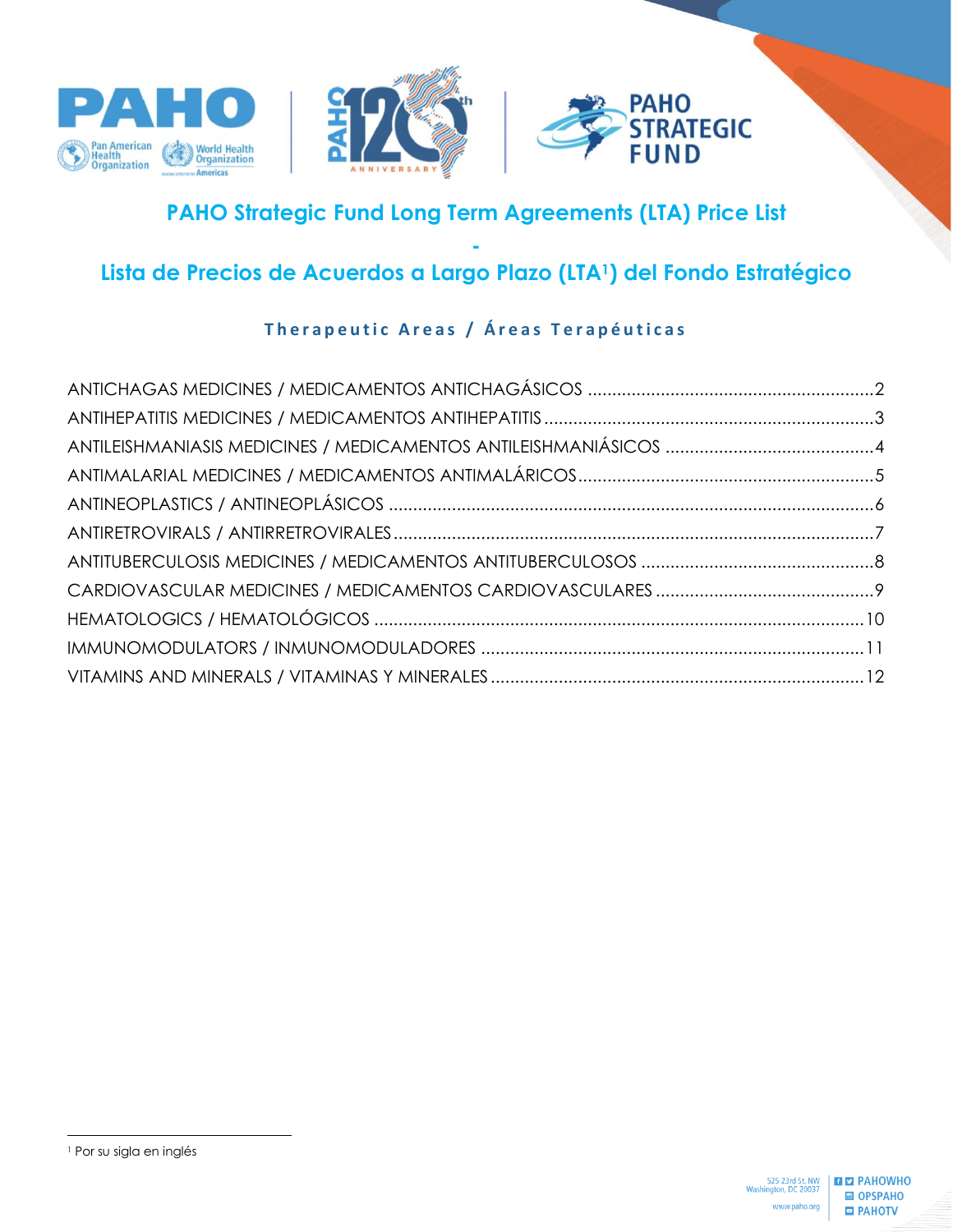





# <span id="page-1-0"></span>ANTICHAGAS MEDICINES / MEDICAMENTOS ANTICHAGÁSICOS

#### LTA Validity: December 31st 2022 / Validez LTA: 31 de Diciembre 2022

|                                                                                                                                                                                                                                                                               | <b>SF Code</b><br><b>Código FE</b>                                                                                                                                                               | <b>Product</b><br><b>Producto</b>                                                                                                                                | <b>Unit of</b><br><b>Measure</b><br><b>Unidad</b><br><b>Medida</b> |                                                                                                                                                                                                                                                                                                                                                             | <b>Price</b><br><b>Precio</b> |  |       |
|-------------------------------------------------------------------------------------------------------------------------------------------------------------------------------------------------------------------------------------------------------------------------------|--------------------------------------------------------------------------------------------------------------------------------------------------------------------------------------------------|------------------------------------------------------------------------------------------------------------------------------------------------------------------|--------------------------------------------------------------------|-------------------------------------------------------------------------------------------------------------------------------------------------------------------------------------------------------------------------------------------------------------------------------------------------------------------------------------------------------------|-------------------------------|--|-------|
|                                                                                                                                                                                                                                                                               | 46000100                                                                                                                                                                                         | BENZNIDAZOLE 12.5 MG, TABLET, 100 TABLETS BOTTLE                                                                                                                 |                                                                    |                                                                                                                                                                                                                                                                                                                                                             | <b>BOTTLE</b>                 |  | 9.00  |
|                                                                                                                                                                                                                                                                               | 46000200                                                                                                                                                                                         | BENZNIDAZOLE 50 MG, TABLET, 100 TABLETS BOTTLE                                                                                                                   |                                                                    |                                                                                                                                                                                                                                                                                                                                                             | <b>BOTTLE</b>                 |  | 22.50 |
|                                                                                                                                                                                                                                                                               | 46000000                                                                                                                                                                                         | BENZNIDAZOLE 100 MG, TABLET, 100 TABLETS BOTTLE                                                                                                                  |                                                                    |                                                                                                                                                                                                                                                                                                                                                             | <b>BOTTLE</b>                 |  | 42.76 |
| <b>NOTES</b>                                                                                                                                                                                                                                                                  |                                                                                                                                                                                                  | The prices published reflect the price of the product. For budgeting                                                                                             | 1.                                                                 | <b>NOTAS</b><br>Los precios publicados reflejan solamente el precio del producto. Para fines                                                                                                                                                                                                                                                                |                               |  |       |
| purposes, PAHO suggests Member States add an additional 20-25% to<br>reflect the costs of shipping, insurance, and service charge. PAHO service<br>charge is 4.75% of the goods, divided into 2.50% contribution to the SF<br>capital account and 1.75% PAHO operative costs. |                                                                                                                                                                                                  |                                                                                                                                                                  |                                                                    | presupuestarios la OPS sugiere a los Estados Miembros agregar un 20-25% sobre el<br>precio del producto para reflejar los costos de flete, seguro y gastos de servicio. Los<br>gastos de servicio de la OPS son 4.75% de los productos, divididos en 2.50% para la<br>cuenta de capitalización del FE y 1.75% para los gastos de administrativos de la OPS. |                               |  |       |
| 2.                                                                                                                                                                                                                                                                            | distribute.                                                                                                                                                                                      | This product may be subject to local restrictions to commercialize or                                                                                            | 2.                                                                 | El producto puede estar sujeto restricciones locales para su comercialización o<br>distribución en los países.                                                                                                                                                                                                                                              |                               |  |       |
| 3.                                                                                                                                                                                                                                                                            | Medicines not included in this list, can be purchased individually upon<br>request by Member States. Prices and lead-time will depend on the product<br>availability at the time of the request. |                                                                                                                                                                  | 3.                                                                 | Los productos no incluidos en esta lista podrán ser adquiridos a solicitud individual<br>por los Estados Miembros. Los precios y tiempos de entrega dependerán de la<br>disponibilidad del producto al momento de la solicitud.                                                                                                                             |                               |  |       |
| 4.                                                                                                                                                                                                                                                                            | information                                                                                                                                                                                      | Questions should be directed to strategicfund@paho.org. For further<br>PAHO<br>the<br>Strategic<br>visits<br>on<br>Fund<br>please<br>www.paho.org/strategicfund. | 4.                                                                 | Cualquier pregunta adicional puede ser dirigida al fondoestrategico@paho.org. Para<br>más información sobre el Fondo Estratégico de la OPS sírvase visitar a<br>www.paho.org/fondoestrategico.                                                                                                                                                              |                               |  |       |



2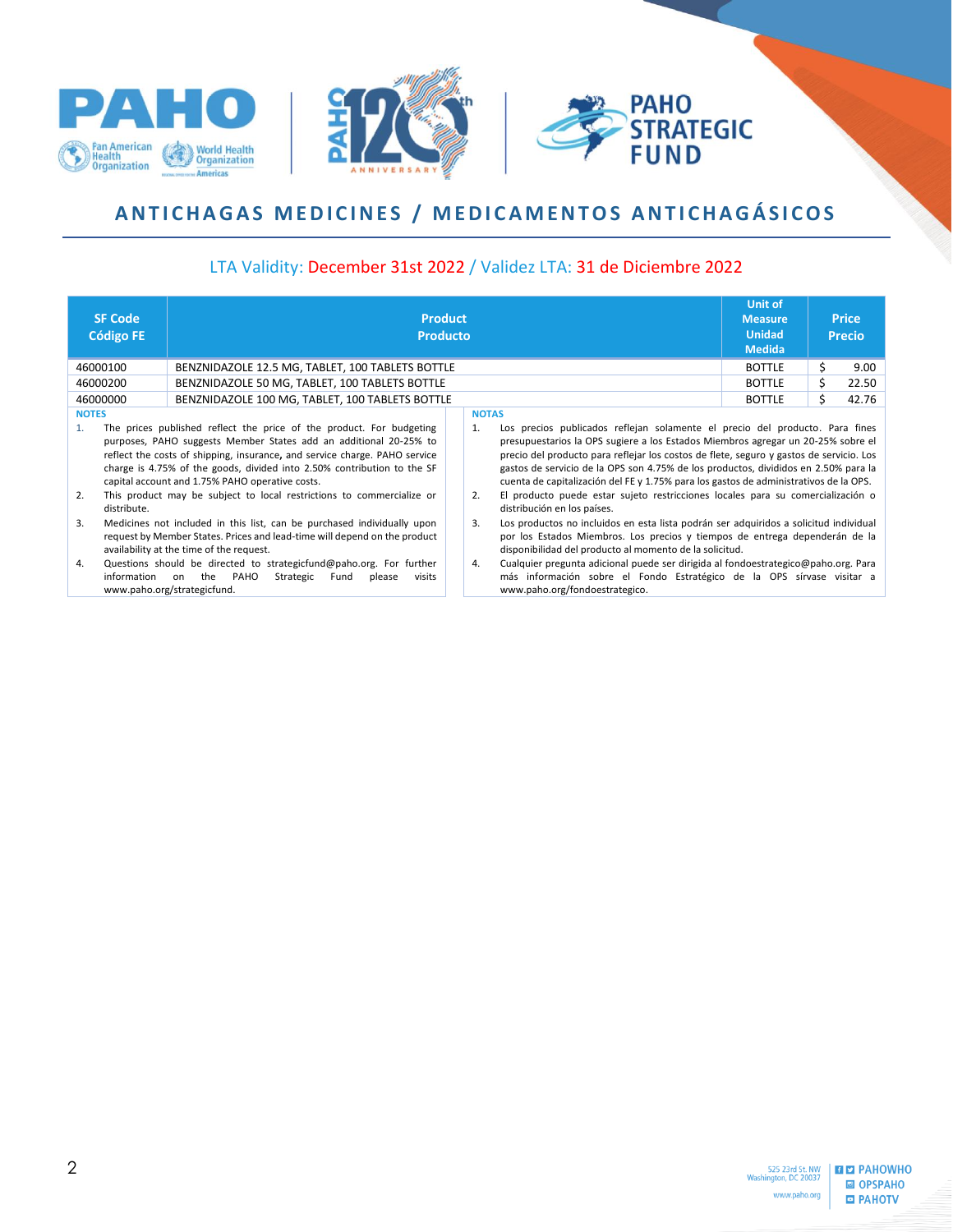





## <span id="page-2-0"></span>**ANTIHEPATITIS MEDICINES / MEDICAMENTOS ANTIHEPATITIS**

| <b>SF Code</b><br><b>Código FE</b>                                                                             | <b>Product</b><br><b>Producto</b>                                                                                                                                                                                                                                                                                                                                                                                                                                                                                                                                                                                                                                                                                                  |  |                                                                                                                                                                                                                                                                                                                                                                                                                                                                                                                                                                                                                                                                                                                                                                                                                                                                                                                                                                                                                                              | <b>Unit of</b><br><b>Measure</b><br><b>Unidad</b> |   | <b>Price</b><br><b>Precio</b> |
|----------------------------------------------------------------------------------------------------------------|------------------------------------------------------------------------------------------------------------------------------------------------------------------------------------------------------------------------------------------------------------------------------------------------------------------------------------------------------------------------------------------------------------------------------------------------------------------------------------------------------------------------------------------------------------------------------------------------------------------------------------------------------------------------------------------------------------------------------------|--|----------------------------------------------------------------------------------------------------------------------------------------------------------------------------------------------------------------------------------------------------------------------------------------------------------------------------------------------------------------------------------------------------------------------------------------------------------------------------------------------------------------------------------------------------------------------------------------------------------------------------------------------------------------------------------------------------------------------------------------------------------------------------------------------------------------------------------------------------------------------------------------------------------------------------------------------------------------------------------------------------------------------------------------------|---------------------------------------------------|---|-------------------------------|
|                                                                                                                |                                                                                                                                                                                                                                                                                                                                                                                                                                                                                                                                                                                                                                                                                                                                    |  |                                                                                                                                                                                                                                                                                                                                                                                                                                                                                                                                                                                                                                                                                                                                                                                                                                                                                                                                                                                                                                              | <b>Medida</b>                                     |   |                               |
| 21000000                                                                                                       | DACLATASVIR 60 MG, TABLET, 28 TABLETS BOTTLE                                                                                                                                                                                                                                                                                                                                                                                                                                                                                                                                                                                                                                                                                       |  |                                                                                                                                                                                                                                                                                                                                                                                                                                                                                                                                                                                                                                                                                                                                                                                                                                                                                                                                                                                                                                              |                                                   |   | 14.00                         |
| 21010000                                                                                                       | SOFOSBUVIR 400 MG, TABLET, 28 TABLETS BOTTLE                                                                                                                                                                                                                                                                                                                                                                                                                                                                                                                                                                                                                                                                                       |  |                                                                                                                                                                                                                                                                                                                                                                                                                                                                                                                                                                                                                                                                                                                                                                                                                                                                                                                                                                                                                                              | <b>BOTTLE</b>                                     | Ś | 20.00                         |
| 21510000                                                                                                       | SOFOSBUVIR 400 MG + VELPATASVIR 100 MG, TABLET, 28 TABLETS BOTTLE                                                                                                                                                                                                                                                                                                                                                                                                                                                                                                                                                                                                                                                                  |  |                                                                                                                                                                                                                                                                                                                                                                                                                                                                                                                                                                                                                                                                                                                                                                                                                                                                                                                                                                                                                                              | <b>BOTTLE</b>                                     |   | \$1,350.00                    |
| <b>NOTES</b><br>1.<br>pooled volumes.<br>2.<br>or licensing restrictions.<br>3.<br>4.<br>USD18.00/25.00.<br>5. | Further price reductions are possible with the achievement of certain<br>Some generic medicines may not be available in all countries due to patent<br>Sofosbuvir and Daclatasvir available through the PAHO Strategic Fund are<br>WHO prequalified generic products.<br>The reference prices are an average that will be in the following range:<br>Daclatasvir 60mg Tablet 28 USD14.00 / 17.00   Sofosbuvir 400mg Tablet28<br>The prices published reflect the price of the product. For budgeting<br>purposes, PAHO suggests Member States add an additional 20-25% to<br>reflect the costs of shipping, insurance, and service charge. PAHO service<br>charge is 4.75% of the goods, divided into 2.50% contribution to the SF |  | <b>NOTAS</b><br>1. El logro de ciertos volúmenes agrupados permite el logro de precios mejor negociados.<br>2. El precio de algunos medicamentos genéricos no está disponible para algunos países<br>debido a restricciones de patentes o licencias.<br>3. Sofosbuvir y Daclastasvir disponibles a través del Fondo Estratégico de la OPS son<br>productos genéricos precalificados por la OMS.<br>4. Los precios de referencia son un promedio con el siguiente rango: Daclastavir 60mg<br>Tableta de 28 USD 14.00 - USD 17.00   Sofosbuvir 400mg Tableta de 28 USD 18.00 - USD<br>25.00.<br>5. Los precios publicados reflejan solamente el precio del producto. Para fines<br>presupuestarios la OPS sugiere a los Estados Miembros agregar un 20-25% sobre el precio<br>del producto para reflejar los costos de flete, seguro y gastos de servicio. Los gastos de<br>servicio de la OPS son 4.75% de los productos, divididos en 2.50% para la cuenta de<br>capitalización del FE y 1.75% para los gastos de administrativos de la OPS. |                                                   |   |                               |
| 6.<br>distribute.                                                                                              | capital account and 1.75% PAHO operative costs.<br>This product may be subject to local restrictions to commercialize or                                                                                                                                                                                                                                                                                                                                                                                                                                                                                                                                                                                                           |  | 6. El producto puede estar sujeto restricciones locales para su comercialización o<br>distribución en los países.                                                                                                                                                                                                                                                                                                                                                                                                                                                                                                                                                                                                                                                                                                                                                                                                                                                                                                                            |                                                   |   |                               |
| 7.                                                                                                             | Medicines not included in this list, can be purchased individually upon<br>request by Member States. Prices and lead-time will depend on the product<br>availability at the time of the request.                                                                                                                                                                                                                                                                                                                                                                                                                                                                                                                                   |  | 7. Los productos no incluidos en esta lista podrán ser adquiridos a solicitud individual por<br>los Estados Miembros. Los precios y tiempos de entrega dependerán de la disponibilidad del<br>producto al momento de la solicitud.                                                                                                                                                                                                                                                                                                                                                                                                                                                                                                                                                                                                                                                                                                                                                                                                           |                                                   |   |                               |
| 8.<br>information                                                                                              | Questions should be directed to strategicfund@paho.org. For further<br>on the<br>PAHO<br>Strategic<br>Fund<br>please<br>visits<br>www.paho.org/strategicfund.                                                                                                                                                                                                                                                                                                                                                                                                                                                                                                                                                                      |  | 8. Cualquier pregunta adicional puede ser dirigida al fondoestrategico@paho.org. Para más<br>información sobre el Fondo<br>www.paho.org/fondoestrategico.                                                                                                                                                                                                                                                                                                                                                                                                                                                                                                                                                                                                                                                                                                                                                                                                                                                                                    | Estratégico de la OPS sírvase                     |   | visitar a                     |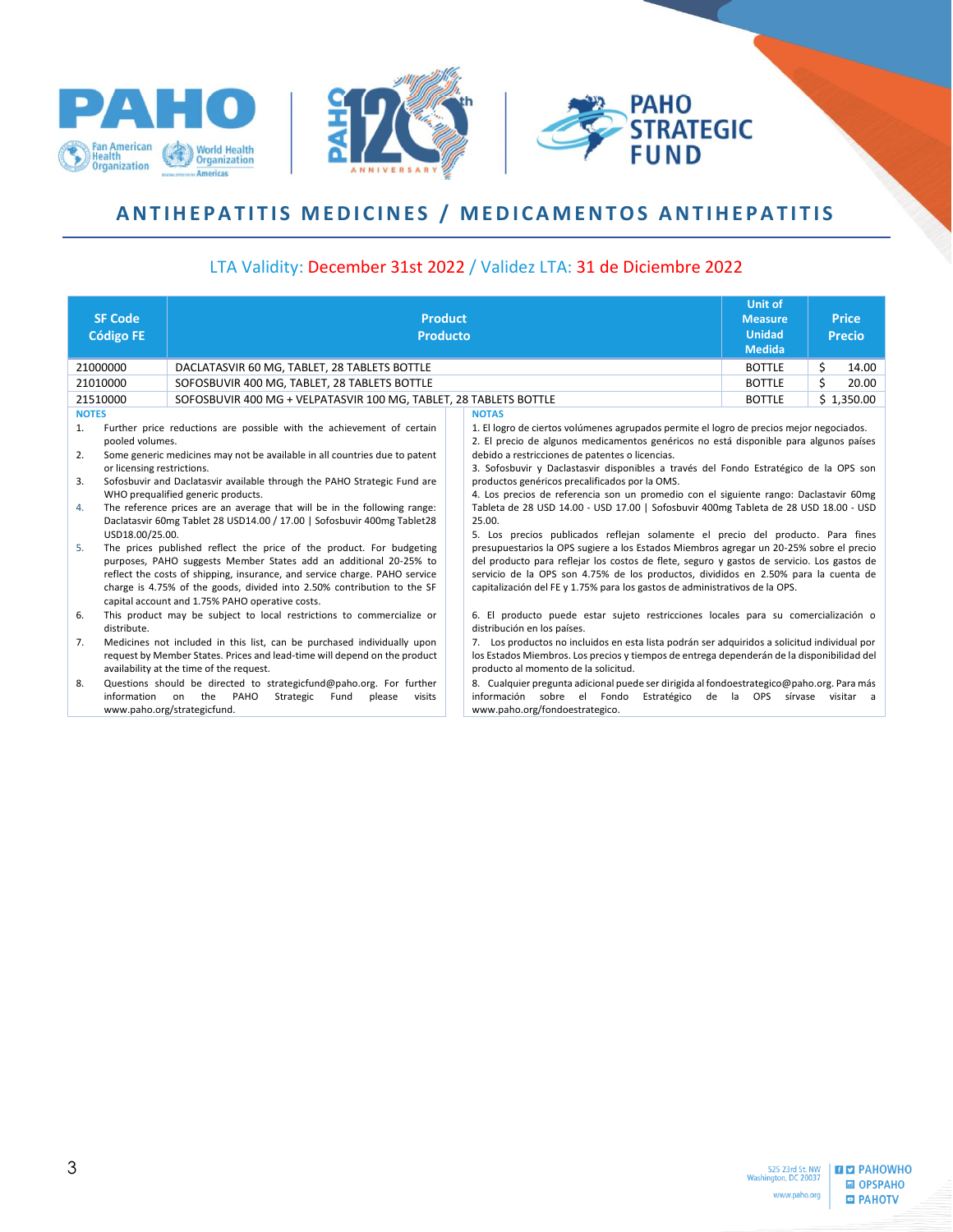<span id="page-3-0"></span>





# **ANTILEISHMANIASIS MEDICINES / MEDICAMENTOS A N T I L E I S H M A N I Á S I C O S**

| <b>SF Code</b><br><b>Código FE</b>                  | <b>Product</b><br><b>Producto</b>                                                                                                                                                                                                                                                                                                                                                                                              | <b>Unit of</b><br><b>Measure</b><br><b>Unidad</b><br><b>Medida</b>                                                                                                                                                                                                                                                                                                                                                                                                                                                                                                                        |             | <b>Price</b><br><b>Precio</b> |       |
|-----------------------------------------------------|--------------------------------------------------------------------------------------------------------------------------------------------------------------------------------------------------------------------------------------------------------------------------------------------------------------------------------------------------------------------------------------------------------------------------------|-------------------------------------------------------------------------------------------------------------------------------------------------------------------------------------------------------------------------------------------------------------------------------------------------------------------------------------------------------------------------------------------------------------------------------------------------------------------------------------------------------------------------------------------------------------------------------------------|-------------|-------------------------------|-------|
| 47000051                                            | AMPHOTERICIN B LIPOSOMAL 50 MG, POWDER FOR INJECTION, 20 ML VIAL, 1X1                                                                                                                                                                                                                                                                                                                                                          |                                                                                                                                                                                                                                                                                                                                                                                                                                                                                                                                                                                           | <b>VIAL</b> | \$                            | 16.25 |
| 47010051                                            | MEGLUMINE ANTIMONIATE 300 MG/ML, INJECTION, 5 ML AMPOULE, 5X1                                                                                                                                                                                                                                                                                                                                                                  |                                                                                                                                                                                                                                                                                                                                                                                                                                                                                                                                                                                           | <b>VIAL</b> | s                             | 7.67  |
| 47030050                                            | PENTAMIDINE 300 MG (ISETHIONATE), POWDER FOR INJECTION, VIAL, 5X1                                                                                                                                                                                                                                                                                                                                                              |                                                                                                                                                                                                                                                                                                                                                                                                                                                                                                                                                                                           | <b>VIAL</b> | Ś.                            | 44.82 |
| <b>NOTES</b><br>$\mathbf{1}$ .<br>2.<br>distribute. | The prices published reflect the price of the product. For budgeting<br>purposes, PAHO suggests Member States add an additional 20-25% to<br>reflect the costs of shipping, insurance, and service charge. PAHO service<br>charge is 4.75% of the goods, divided into 2.50% contribution to the SF<br>capital account and 1.75% PAHO operative costs.<br>This product may be subject to local restrictions to commercialize or | <b>NOTAS</b><br>Los precios publicados reflejan solamente el precio del producto. Para fines<br>1.<br>presupuestarios la OPS sugiere a los Estados Miembros agregar un 20-25% sobre el<br>precio del producto para reflejar los costos de flete, seguro y gastos de servicio. Los<br>gastos de servicio de la OPS son 4.75% de los productos, divididos en 2.50% para la<br>cuenta de capitalización del FE y 1.75% para los gastos de administrativos de la OPS.<br>El producto puede estar sujeto restricciones locales para su comercialización o<br>2.<br>distribución en los países. |             |                               |       |
| 3.<br>4.<br>information                             | Medicines not included in this list, can be purchased individually upon<br>request by Member States. Prices and lead-time will depend on the product<br>availability at the time of the request.<br>Questions should be directed to strategicfund@paho.org. For further<br>the PAHO<br>Strategic<br>Fund<br>visits<br>on<br>please<br>www.paho.org/strategicfund.                                                              | Los productos no incluidos en esta lista podrán ser adquiridos a solicitud individual<br>3.<br>por los Estados Miembros. Los precios y tiempos de entrega dependerán de la<br>disponibilidad del producto al momento de la solicitud.<br>Cualquier pregunta adicional puede ser dirigida al fondoestrategico@paho.org. Para<br>4.<br>más información sobre el Fondo Estratégico de la OPS sírvase visitar a<br>www.paho.org/fondoestrategico.                                                                                                                                             |             |                               |       |

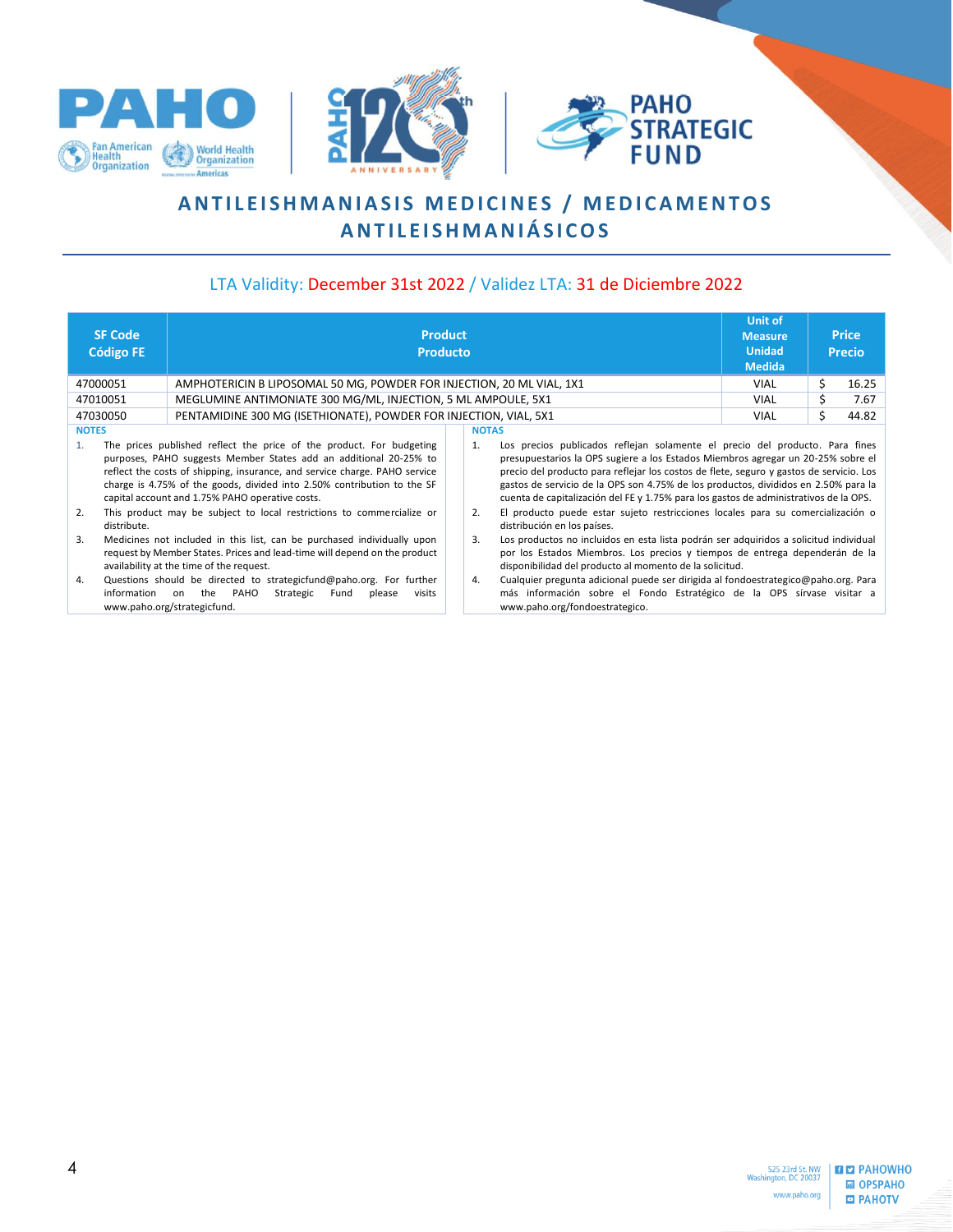





## <span id="page-4-0"></span>**ANTIMALARIAL MEDICINES / MEDICAMENTOS ANTIMALÁRICOS**

| <b>SF Code</b>                                                                                                                                                                                                                                                                                                                                              | <b>Product</b>                                                                         |  |                                                                                                                                                                                                                                                                                                                                                                                                                                                   | <b>Unit of Measure</b> | <b>Price</b>  |
|-------------------------------------------------------------------------------------------------------------------------------------------------------------------------------------------------------------------------------------------------------------------------------------------------------------------------------------------------------------|----------------------------------------------------------------------------------------|--|---------------------------------------------------------------------------------------------------------------------------------------------------------------------------------------------------------------------------------------------------------------------------------------------------------------------------------------------------------------------------------------------------------------------------------------------------|------------------------|---------------|
| <b>Código FE</b>                                                                                                                                                                                                                                                                                                                                            | <b>Producto</b>                                                                        |  |                                                                                                                                                                                                                                                                                                                                                                                                                                                   | <b>Unidad Medida</b>   | <b>Precio</b> |
| 45030000                                                                                                                                                                                                                                                                                                                                                    | PRIMAQUINE 15 MG, TABLET, BLISTER, 100X14                                              |  |                                                                                                                                                                                                                                                                                                                                                                                                                                                   | <b>BLISTER</b>         | \$66.13       |
| 45030100                                                                                                                                                                                                                                                                                                                                                    | PRIMAQUINE 5 MG, TABLET, BLISTER, 10X10                                                |  |                                                                                                                                                                                                                                                                                                                                                                                                                                                   |                        | \$1.68        |
| 45030201                                                                                                                                                                                                                                                                                                                                                    | PRIMAQUINE 7.5 MG, TABLET, BLISTER, 10X10                                              |  |                                                                                                                                                                                                                                                                                                                                                                                                                                                   |                        |               |
| 45040000                                                                                                                                                                                                                                                                                                                                                    | QUININE 300 MG (SULFATE), TABLET, BLISTER, 10X10                                       |  |                                                                                                                                                                                                                                                                                                                                                                                                                                                   |                        |               |
| 45020101                                                                                                                                                                                                                                                                                                                                                    | CHLOROQUINE 250 MG (PHOSPHATE), 155 MG (BASE), TABLET, BLISTER, 10X10                  |  |                                                                                                                                                                                                                                                                                                                                                                                                                                                   |                        | \$3.70        |
| 45500000                                                                                                                                                                                                                                                                                                                                                    | ARTEMETHER 20 MG + LUMEFANTRINE 120 MG, TABLET, BLISTER, 30X6                          |  |                                                                                                                                                                                                                                                                                                                                                                                                                                                   |                        | \$5.92        |
| 45500001                                                                                                                                                                                                                                                                                                                                                    | ARTEMETHER 20 MG + LUMEFANTRINE 120 MG, TABLET, BLISTER, 30X12                         |  |                                                                                                                                                                                                                                                                                                                                                                                                                                                   |                        | \$10.97       |
| 45500002                                                                                                                                                                                                                                                                                                                                                    | ARTEMETHER 20 MG + LUMEFANTRINE 120 MG, TABLET, BLISTER, 30X18                         |  |                                                                                                                                                                                                                                                                                                                                                                                                                                                   | <b>BLISTER</b>         | \$15.00       |
| 45500003                                                                                                                                                                                                                                                                                                                                                    | ARTEMETHER 20 MG + LUMEFANTRINE 120 MG, TABLET, BLISTER, 30X24                         |  |                                                                                                                                                                                                                                                                                                                                                                                                                                                   | <b>BLISTER</b>         | \$18.00       |
| 45010050                                                                                                                                                                                                                                                                                                                                                    | ARTESUNATE 60 MG + SODIUM BICARBONATE (SOLVENT) 50 MG/ML + SODIUM CHLORIDE (SOLVENT) 9 |  |                                                                                                                                                                                                                                                                                                                                                                                                                                                   | <b>VIAL</b>            | \$1.70        |
|                                                                                                                                                                                                                                                                                                                                                             | MG/ML, POWDER FOR INJECTION, 60 MG VIAL, 1X1                                           |  |                                                                                                                                                                                                                                                                                                                                                                                                                                                   |                        |               |
| <b>NOTES</b>                                                                                                                                                                                                                                                                                                                                                |                                                                                        |  | <b>NOTAS</b>                                                                                                                                                                                                                                                                                                                                                                                                                                      |                        |               |
| The prices published reflect the price of the product. For budgeting<br>1.<br>purposes, PAHO suggests Member States add an additional 20-25% to<br>reflect the costs of shipping, insurance, and service charge. PAHO service<br>charge is 4.75% of the goods, divided into 2.50% contribution to the SF<br>capital account and 1.75% PAHO operative costs. |                                                                                        |  | Los precios publicados reflejan solamente el precio del producto. Para fines<br>1.<br>presupuestarios la OPS sugiere a los Estados Miembros agregar un 20-25% sobre el<br>precio del producto para reflejar los costos de flete, seguro y gastos de servicio. Los<br>gastos de servicio de la OPS son 4.75% de los productos, divididos en 2.50% para la<br>cuenta de capitalización del FE y 1.75% para los gastos de administrativos de la OPS. |                        |               |
| 2.<br>distribute.                                                                                                                                                                                                                                                                                                                                           | This product may be subject to local restrictions to commercialize or                  |  | El producto puede estar sujeto restricciones locales para su comercialización o<br>2.<br>distribución en los países.                                                                                                                                                                                                                                                                                                                              |                        |               |

- 3. Medicines not included in this list, can be purchased individually upon request by Member States. Prices and lead-time will depend on the product availability at the time of the request.
- 4. Questions should be directed to strategicfund@paho.org. For further information on the PAHO Strategic Fund please visits www.paho.org/strategicfund.
- distribución en los países.
- 3. Los productos no incluidos en esta lista podrán ser adquiridos a solicitud individual por los Estados Miembros. Los precios y tiempos de entrega dependerán de la disponibilidad del producto al momento de la solicitud.
- 4. Cualquier pregunta adicional puede ser dirigida al fondoestrategico@paho.org. Para más información sobre el Fondo Estratégico de la OPS sírvase visitar a www.paho.org/fondoestrategico.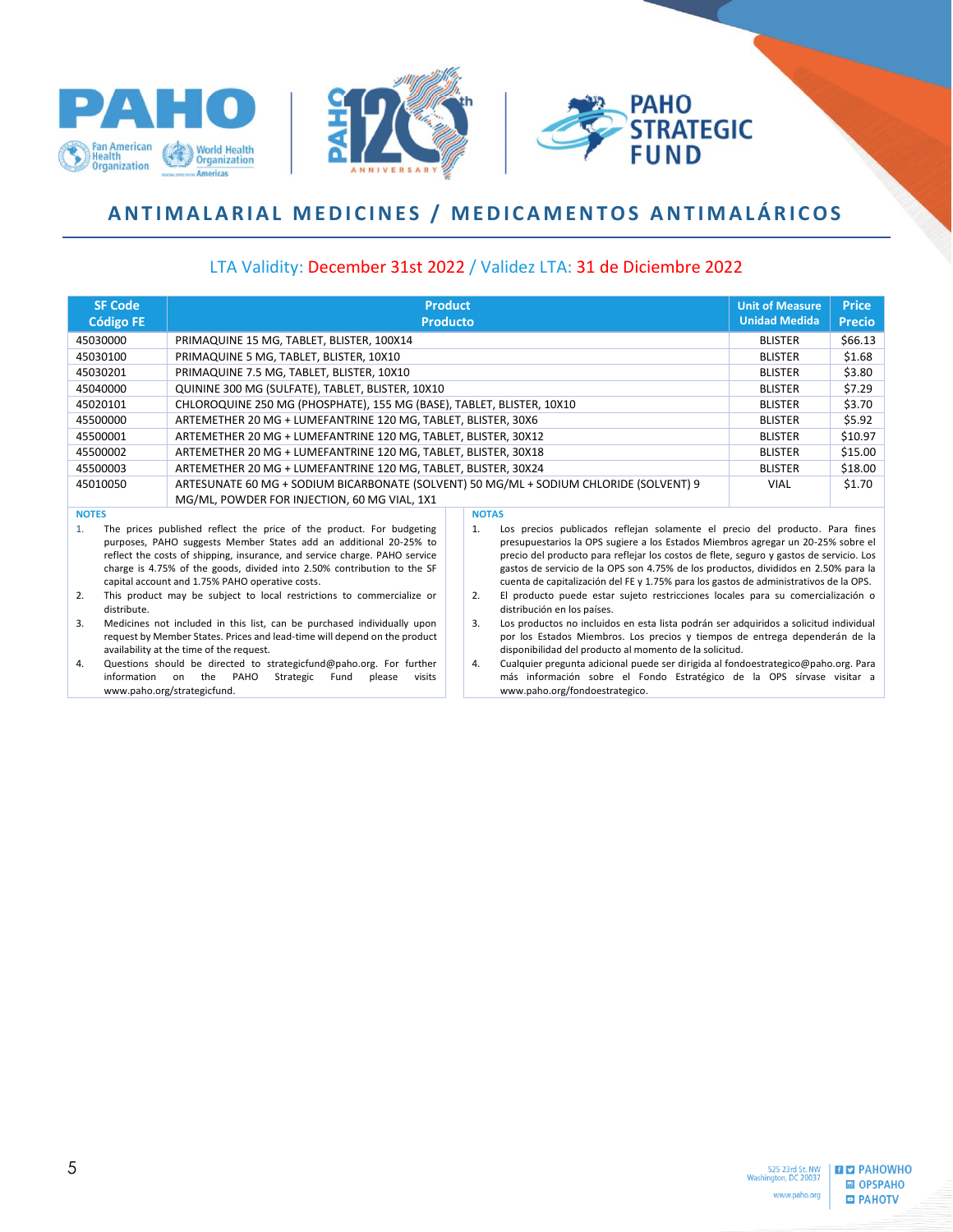





# **A N T I N E O P L A S T I C S / A N T I N E O P L Á S I C O S**

#### LTA Validity: December 31st 2022 / Validez LTA: 31 de Diciembre 2022

<span id="page-5-0"></span>

| <b>SF Code</b><br><b>Código FE</b>      | <b>Product</b><br><b>Producto</b>                                                                                                                                                                                                                                                                                                                                                                                              |      |                                                                                                                                                                                                                                                                                                                                                                                                                                                                                                                                                                                           | <b>Unit of</b><br><b>Measure</b><br><b>Unidad</b><br><b>Medida</b> |     | <b>Price</b><br><b>Precio</b> |
|-----------------------------------------|--------------------------------------------------------------------------------------------------------------------------------------------------------------------------------------------------------------------------------------------------------------------------------------------------------------------------------------------------------------------------------------------------------------------------------|------|-------------------------------------------------------------------------------------------------------------------------------------------------------------------------------------------------------------------------------------------------------------------------------------------------------------------------------------------------------------------------------------------------------------------------------------------------------------------------------------------------------------------------------------------------------------------------------------------|--------------------------------------------------------------------|-----|-------------------------------|
| 31200050                                | TRASTUZUMAB 150 MG, POWDER FOR INJECTION, 7.2 ML VIAL, 1X1                                                                                                                                                                                                                                                                                                                                                                     |      |                                                                                                                                                                                                                                                                                                                                                                                                                                                                                                                                                                                           | VIAL                                                               | Ś.  | 132.00                        |
| 31200150                                | TRASTUZUMAB 420 MG, POWDER FOR INJECTION, 20 ML VIAL, 1X1                                                                                                                                                                                                                                                                                                                                                                      |      |                                                                                                                                                                                                                                                                                                                                                                                                                                                                                                                                                                                           | VIAL                                                               | Ś.  | 445.00                        |
| 31010050                                | BLEOMYCIN 15 UI, POWDER FOR INJECTION, VIAL, 1X1                                                                                                                                                                                                                                                                                                                                                                               |      |                                                                                                                                                                                                                                                                                                                                                                                                                                                                                                                                                                                           | <b>VIAL</b>                                                        | \$  | 27.50                         |
| 31020000                                | CAPECITABINE 500 MG, TABLET, BLISTER, 10X12                                                                                                                                                                                                                                                                                                                                                                                    |      |                                                                                                                                                                                                                                                                                                                                                                                                                                                                                                                                                                                           | <b>BLISTER</b>                                                     | \$  | 36.00                         |
| 31110050                                | ETOPOSIDE 20 MG/ML, INJECTION, 5 ML AMPOULE, 1X1                                                                                                                                                                                                                                                                                                                                                                               | VIAL | Ś.                                                                                                                                                                                                                                                                                                                                                                                                                                                                                                                                                                                        | 1.35                                                               |     |                               |
| 31150050                                | MESNA (2-MERCAPTOETHANE SULFONATE SODIUM) 100 MG/ML, INJECTION, 4 ML AMPOULE, 15X1                                                                                                                                                                                                                                                                                                                                             |      |                                                                                                                                                                                                                                                                                                                                                                                                                                                                                                                                                                                           |                                                                    |     | 69.30                         |
| 31160100                                | METHOTREXATE 2.5 MG (SODIUM SALT), TABLET, BLISTER, 10X10                                                                                                                                                                                                                                                                                                                                                                      |      |                                                                                                                                                                                                                                                                                                                                                                                                                                                                                                                                                                                           |                                                                    | \$  | 3.23                          |
| 31160250                                | METHOTREXATE 50 MG (SODIUM SALT), POWDER FOR INJECTION, VIAL, 10X1                                                                                                                                                                                                                                                                                                                                                             |      |                                                                                                                                                                                                                                                                                                                                                                                                                                                                                                                                                                                           | <b>BOX</b>                                                         | \$  | 20.00                         |
| 31160050                                | METHOTREXATE 100 MG/ML (SODIUM SALT), SOLUTION FOR INJECTION, 10 ML VIAL, 10X1                                                                                                                                                                                                                                                                                                                                                 |      |                                                                                                                                                                                                                                                                                                                                                                                                                                                                                                                                                                                           | <b>BOX</b>                                                         | \$. | 119.00                        |
| 31190000                                | TAMOXIFEN 20 MG (CITRATE), TABLET, BLISTER, 10X3                                                                                                                                                                                                                                                                                                                                                                               |      |                                                                                                                                                                                                                                                                                                                                                                                                                                                                                                                                                                                           | <b>BLISTER</b>                                                     | \$. | 2.90                          |
| <b>NOTES</b><br>1.<br>2.<br>distribute. | The prices published reflect the price of the product. For budgeting<br>purposes, PAHO suggests Member States add an additional 20-25% to<br>reflect the costs of shipping, insurance, and service charge. PAHO service<br>charge is 4.75% of the goods, divided into 2.50% contribution to the SF<br>capital account and 1.75% PAHO operative costs.<br>This product may be subject to local restrictions to commercialize or |      | <b>NOTAS</b><br>Los precios publicados reflejan solamente el precio del producto. Para fines<br>1.<br>presupuestarios la OPS sugiere a los Estados Miembros agregar un 20-25% sobre el<br>precio del producto para reflejar los costos de flete, seguro y gastos de servicio. Los<br>gastos de servicio de la OPS son 4.75% de los productos, divididos en 2.50% para la<br>cuenta de capitalización del FE y 1.75% para los gastos de administrativos de la OPS.<br>El producto puede estar sujeto restricciones locales para su comercialización o<br>2.<br>distribución en los países. |                                                                    |     |                               |
| 3.                                      | Medicines not included in this list, can be purchased individually upon                                                                                                                                                                                                                                                                                                                                                        |      | Los productos no incluidos en esta lista podrán ser adquiridos a solicitud individual<br>3.                                                                                                                                                                                                                                                                                                                                                                                                                                                                                               |                                                                    |     |                               |

Medicines not included in this list, can be purchased individually upon request by Member States. Prices and lead-time will depend on the product availability at the time of the request.

4. Questions should be directed to strategicfund@paho.org. For further information on the PAHO Strategic Fund please visits www.paho.org/strategicfund.

por los Estados Miembros. Los precios y tiempos de entrega dependerán de la disponibilidad del producto al momento de la solicitud. 4. Cualquier pregunta adicional puede ser dirigida al fondoestrategico@paho.org. Para

más información sobre el Fondo Estratégico de la OPS sírvase visitar a www.paho.org/fondoestrategico.



 $\blacksquare$   $\blacksquare$   $\blacksquare$   $\blacksquare$   $\blacksquare$   $\blacksquare$   $\blacksquare$   $\blacksquare$   $\blacksquare$   $\blacksquare$   $\blacksquare$   $\blacksquare$   $\blacksquare$   $\blacksquare$   $\blacksquare$   $\blacksquare$   $\blacksquare$   $\blacksquare$   $\blacksquare$   $\blacksquare$   $\blacksquare$   $\blacksquare$   $\blacksquare$   $\blacksquare$   $\blacksquare$   $\blacksquare$   $\blacksquare$   $\blacksquare$   $\blacksquare$   $\blacksquare$   $\blacksquare$   $\blacks$ **圖 OPSPAHO** ⊡ РАНОТУ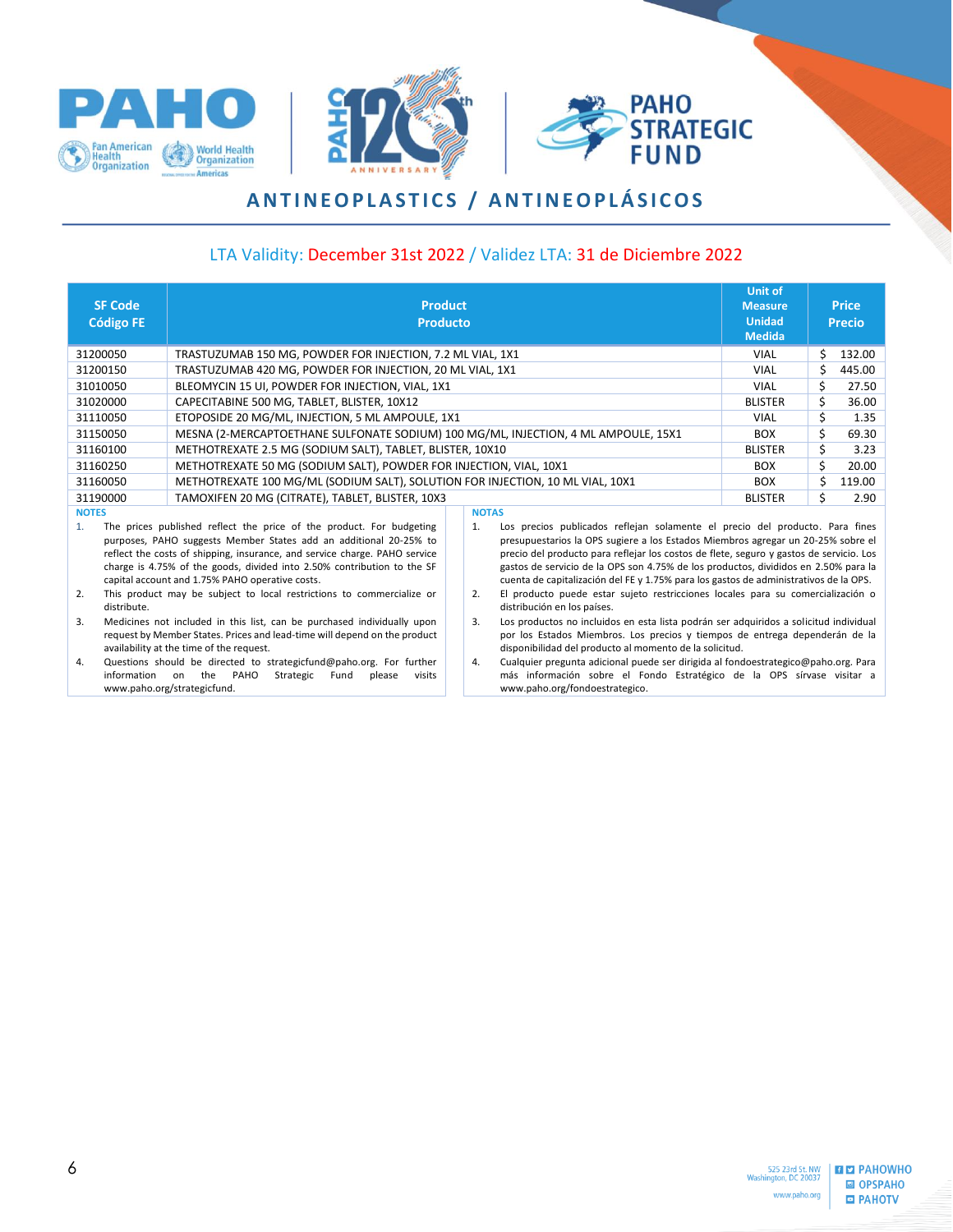





### **A N T I R E T R O V I R A L S / A N T I R R E T R O V I R A L E S**

#### LTA Validity: December 31th 2022 / Validez LTA: 31 de Diciembre 2022

<span id="page-6-0"></span>

| <b>SF Code</b>   | <b>Product</b><br><b>Unit of Measure</b>                                                                       |                      |               |  |  |  |  |
|------------------|----------------------------------------------------------------------------------------------------------------|----------------------|---------------|--|--|--|--|
| <b>Código FE</b> | <b>Producto</b>                                                                                                | <b>Unidad Medida</b> | <b>Precio</b> |  |  |  |  |
| 20500000         | ABACAVIR 120 MG + LAMIVUDINE 60 MG, TABLET (DISPERSIBLE), 30 TABLETS BOTTLE                                    | <b>BOTTLE</b>        | \$3.10        |  |  |  |  |
| 20500001         | ABACAVIR 120 MG + LAMIVUDINE 60 MG, TABLET (DISPERSIBLE), 60 TABLETS BOTTLE                                    | <b>BOTTLE</b>        | \$6.60        |  |  |  |  |
| 20000100         | ABACAVIR 300 MG, TABLET, 60 TABLETS BOTTLE                                                                     | <b>BOTTLE</b>        | \$11.00       |  |  |  |  |
| 20000200         | ABACAVIR 60 MG, TABLET (DISPERSIBLE), 60 TABLETS BOTTLE                                                        | <b>BOTTLE</b>        | \$4.72        |  |  |  |  |
| 20500200         | ABACAVIR 600 MG + LAMIVUDINE 300 MG, TABLET, 30 TABLETS BOTTLE                                                 | <b>BOTTLE</b>        | \$8.99        |  |  |  |  |
| 20510000         | ATAZANAVIR 300 MG + RITONAVIR 100 MG, TABLET, 30 TABLETS BOTTLE                                                | <b>BOTTLE</b>        | \$16.75       |  |  |  |  |
| 20010100         | ATAZANAVIR 300 MG, CAPSULE, 30 CAPSULES BOTTLE                                                                 | <b>BOTTLE</b>        | \$17.00       |  |  |  |  |
| 20020100         | DARUNAVIR 400 MG, TABLET, 60 TABLETS BOTTLE                                                                    | <b>BOTTLE</b>        | \$53.80       |  |  |  |  |
| 20020200         | DARUNAVIR 600 MG, TABLET, 60 TABLETS BOTTLE                                                                    | <b>BOTTLE</b>        | \$53.00       |  |  |  |  |
| 20030000         | DOLUTEGRAVIR 10 MG, TABLET (DISPERSIBLE), 90 TABLETS BOTTLE                                                    | <b>BOTTLE</b>        | \$4.50        |  |  |  |  |
| 20720000         | DOLUTEGRAVIR 50 MG + LAMIVUDINE 300 MG + TENOFOVIR 300 MG, TABLET, 30 TABLETS BOTTLE                           | <b>BOTTLE</b>        | \$5.85        |  |  |  |  |
| 20720001         | DOLUTEGRAVIR 50 MG + LAMIVUDINE 300 MG + TENOFOVIR 300 MG, TABLET, 90 TABLETS BOTTLE                           | <b>BOTTLE</b>        | \$13.55       |  |  |  |  |
| 20760000         | DOLUTEGRAVIR 50 MG + EMTRICITABINE 200 MG + TENOFOVIR (ALAFENAMIDE) 25 MG, TABLET, 30<br><b>TABLETS BOTTLE</b> | <b>BOTTLE</b>        | \$5.00        |  |  |  |  |
| 20030100         | DOLUTEGRAVIR 50 MG, TABLET, 30 TABLETS BOTTLE                                                                  | <b>BOTTLE</b>        | \$2.50        |  |  |  |  |
| 20040000         | EFAVIRENZ 200 MG, TABLET, 90 TABLETS BOTTLE                                                                    | <b>BOTTLE</b>        | \$9.30        |  |  |  |  |
| 20730000         | EFAVIRENZ 400 MG + LAMIVUDINE 300 MG + TENOFOVIR 300 MG, TABLET, 30 TABLETS BOTTLE                             | <b>BOTTLE</b>        | \$5.70        |  |  |  |  |
| 20740000         | EFAVIRENZ 600 MG + EMTRICITABINE 200 MG + TENOFOVIR 300 MG, TABLET, 30 TABLETS BOTTLE                          | <b>BOTTLE</b>        | \$6.50        |  |  |  |  |
| 20740001         | EFAVIRENZ 600 MG + EMTRICITABINE 200 MG + TENOFOVIR 300 MG, TABLET, 90 TABLETS BOTTLE                          | <b>BOTTLE</b>        | \$20.80       |  |  |  |  |
| 20730100         | EFAVIRENZ 600 MG + LAMIVUDINE 300 MG + TENOFOVIR 300 MG, TABLET, 30 TABLETS BOTTLE                             | <b>BOTTLE</b>        | \$5.75        |  |  |  |  |
| 20730101         | EFAVIRENZ 600 MG + LAMIVUDINE 300 MG + TENOFOVIR 300 MG, TABLET, 90 TABLETS BOTTLE                             | <b>BOTTLE</b>        | \$17.25       |  |  |  |  |
| 20040200         | EFAVIRENZ 600 MG, TABLET, 30 TABLETS BOTTLE                                                                    | <b>BOTTLE</b>        | \$3.00        |  |  |  |  |
| 20520000         | EMTRICITABINE 200 MG + TENOFOVIR 300 MG, TABLET, 30 TABLETS BOTTLE                                             | <b>BOTTLE</b>        | \$4.50        |  |  |  |  |
| 20060071         | LAMIVUDINE 10 MG/ML, ORAL SOLUTION, 240 ML BOTTLE                                                              | <b>BOTTLE</b>        | \$2.05        |  |  |  |  |
| 20530000         | LAMIVUDINE 150 MG + ZIDOVUDINE 300 MG, TABLET, 60 TABLETS BOTTLE                                               | <b>BOTTLE</b>        | \$6.80        |  |  |  |  |
| 20060100         | LAMIVUDINE 150 MG, TABLET, 60 TABLETS BOTTLE                                                                   | <b>BOTTLE</b>        | \$3.00        |  |  |  |  |
| 20530100         | LAMIVUDINE 30 MG + ZIDOVUDINE 60 MG, TABLET (DISPERSIBLE), 60 TABLETS BOTTLE                                   | <b>BOTTLE</b>        | \$1.90        |  |  |  |  |
| 20550000         | TENOFOVIR 300 MG + LAMIVUDINE 300 MG, TABLET, 30 TABLETS BOTTLE                                                | <b>BOTTLE</b>        | \$3.40        |  |  |  |  |
| 20540001         | LOPINAVIR 100 MG + RITONAVIR 25 MG, TABLET, 60 TABLETS BOTTLE                                                  | <b>BOTTLE</b>        | \$7.50        |  |  |  |  |
| 20540100         | LOPINAVIR 200 MG + RITONAVIR 50 MG, TABLET, 120 TABLETS BOTTLE                                                 | <b>BOTTLE</b>        | \$25.50       |  |  |  |  |
| 20540201         | LOPINAVIR 40 MG + RITONAVIR 10 MG, GRANULE (ORAL SUSPENSION), 120 SACHET BOX                                   | <b>BOX</b>           | \$17.99       |  |  |  |  |
| 20540200         | LOPINAVIR 40 MG + RITONAVIR 10 MG, CAPSULE, 120 CAPSULES BOTTLE                                                | <b>BOTTLE</b>        | \$17.25       |  |  |  |  |
| 20070070         | NEVIRAPINE 10 MG/ML, ORAL SUSPENSION, 100 ML BOTTLE                                                            | <b>BOTTLE</b>        | \$1.45        |  |  |  |  |
| 20070201         | NEVIRAPINE 50 MG, TABLET (DISPERSIBLE), 60 TABLETS BOTTLE                                                      | <b>BOTTLE</b>        | \$1.45        |  |  |  |  |
| 20090000         | RITONAVIR 100 MG, TABLET, 30 TABLETS BOTTLE                                                                    | <b>BOTTLE</b>        | \$7.00        |  |  |  |  |
| 20100000         | TENOFOVIR 300 MG, TABLET, 30 TABLETS BOTTLE                                                                    | <b>BOTTLE</b>        | \$3.25        |  |  |  |  |
| 20110200         | ZIDOVUDINE 300 MG, TABLET, 60 TABLETS BOTTLE                                                                   | <b>BOTTLE</b>        | \$5.00        |  |  |  |  |
| 20110071         | ZIDOVUDINE 10 MG/ML, ORAL SOLUTION, 240 ML BOTTLE                                                              | <b>BOTTLE</b>        | \$4.25        |  |  |  |  |
| 20750100         | ZIDOVUDINE 60 MG + LAMIVUDINE 30 MG + NEVIRAPINE 50 MG, TABLET (DISPERSIBLE), 60 TABLETS<br><b>BOTTLE</b>      | <b>BOTTLE</b>        | \$3.00        |  |  |  |  |
| <b>NOTES</b>     | <b>NOTAS</b>                                                                                                   |                      |               |  |  |  |  |

1. The prices published reflect the price of the product. For budgeting purposes, PAHO suggests Member States add an additional 20-25% to reflect the costs of shipping, insurance, and service charge. PAHO service charge is 4.75% of the goods, divided into 2.50% contribution to the SF capital account and 1.75% PAHO operative costs.

2. This product may be subject to local restrictions to commercialize or distribute.

3. Medicines not included in this list, can be purchased individually upon request by Member States. Prices and lead-time will depend on the product availability at the time of the request.

4. Questions should be directed to strategicfund@paho.org. For further information on the PAHO Strategic Fund please visits www.paho.org/strategicfund.

1. Los precios publicados reflejan solamente el precio del producto. Para fines presupuestarios la OPS sugiere a los Estados Miembros agregar un 20-25% sobre el precio del producto para reflejar los costos de flete, seguro y gastos de servicio. Los gastos de servicio de la OPS son 4.75% de los productos, divididos en 2.50% para la cuenta de capitalización del FE y 1.75% para los gastos de administrativos de la OPS.

2. El producto puede estar sujeto restricciones locales para su comercialización o distribución en los países.

3. Los productos no incluidos en esta lista podrán ser adquiridos a solicitud individual por los Estados Miembros. Los precios y tiempos de entrega dependerán de la disponibilidad del producto al momento de la solicitud.

4. Cualquier pregunta adicional puede ser dirigida al fondoestrategico@paho.org. Para más información sobre el Fondo Estratégico de la OPS sírvase visitar a www.paho.org/fondoestrategico.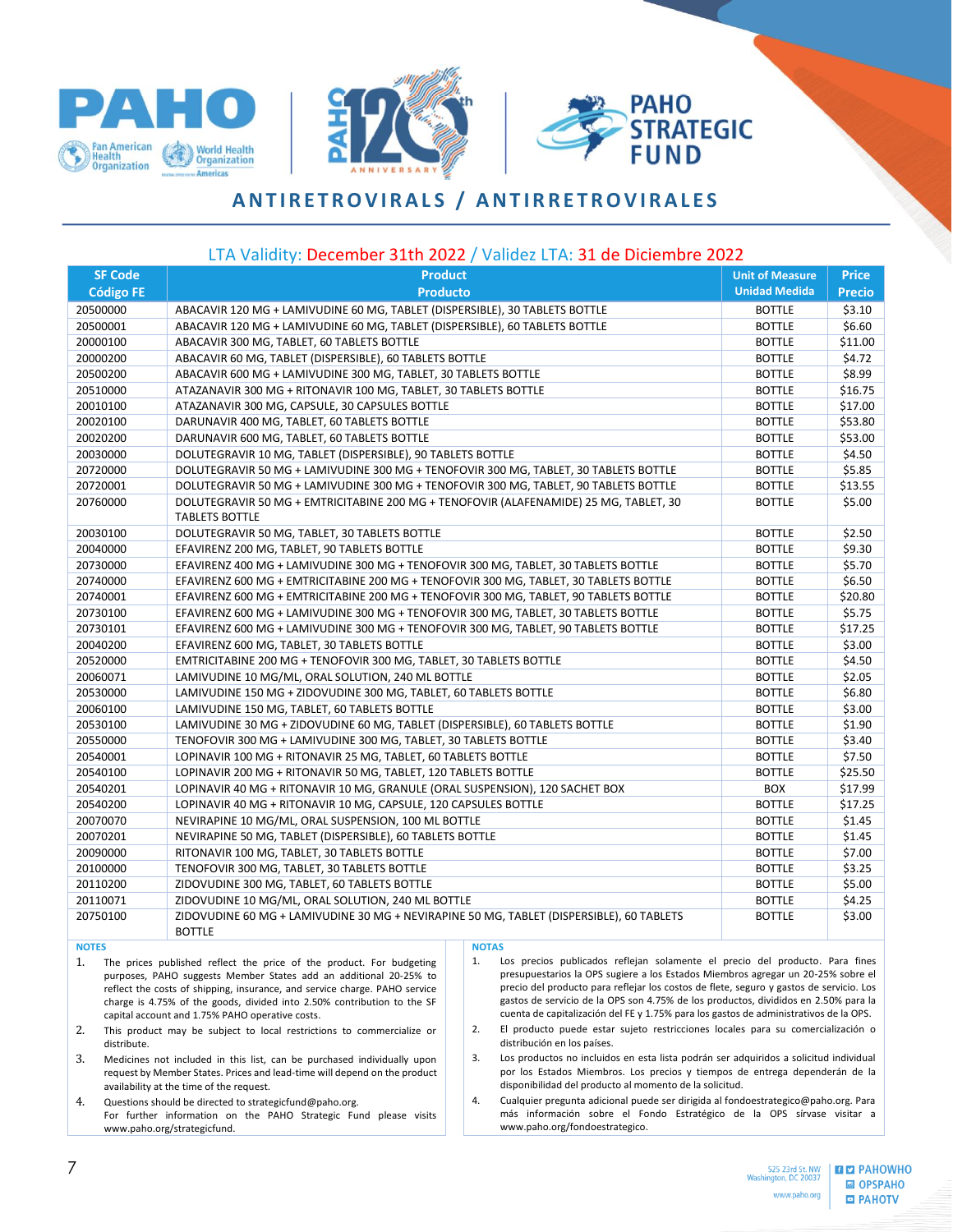





### <span id="page-7-0"></span>ANTITUBERCULOSIS MEDICINES / MEDICAMENTOS ANTITUBERCULOSOS

| <b>SF Code</b>    | <b>Product</b>                                                                                                                                                                                                                                                                                                                                        | <b>Unit of Measure</b> | <b>Price</b>                                                                                                                                                                                                                                                                                                                                                                                                                                |            |         |
|-------------------|-------------------------------------------------------------------------------------------------------------------------------------------------------------------------------------------------------------------------------------------------------------------------------------------------------------------------------------------------------|------------------------|---------------------------------------------------------------------------------------------------------------------------------------------------------------------------------------------------------------------------------------------------------------------------------------------------------------------------------------------------------------------------------------------------------------------------------------------|------------|---------|
| <b>Código FE</b>  | <b>Producto</b>                                                                                                                                                                                                                                                                                                                                       | <b>Unidad Medida</b>   | <b>Precio</b>                                                                                                                                                                                                                                                                                                                                                                                                                               |            |         |
| 22060000          | ETHAMBUTOL 100 MG (HYDROCHLORIDE), TABLET (DISPERSIBLE), BLISTER, 10X10                                                                                                                                                                                                                                                                               |                        |                                                                                                                                                                                                                                                                                                                                                                                                                                             | <b>BOX</b> | \$21.40 |
| 22060001          | ETHAMBUTOL 100 MG (HYDROCHLORIDE), TABLET, BLISTER, 10X10                                                                                                                                                                                                                                                                                             | <b>BOX</b>             | \$5.75                                                                                                                                                                                                                                                                                                                                                                                                                                      |            |         |
| 22060101          | ETHAMBUTOL 400 MG (HYDROCHLORIDE), TABLET, BLISTER, 28X24                                                                                                                                                                                                                                                                                             | <b>BOX</b>             | \$24.00                                                                                                                                                                                                                                                                                                                                                                                                                                     |            |         |
| 22080000          | ISONIAZID 100 MG, TABLET (DISPERSIBLE), BLISTER, 10X10                                                                                                                                                                                                                                                                                                |                        |                                                                                                                                                                                                                                                                                                                                                                                                                                             | <b>BOX</b> | \$10.96 |
| 22080001          | ISONIAZID 100 MG, TABLET, BLISTER, 10X10                                                                                                                                                                                                                                                                                                              |                        |                                                                                                                                                                                                                                                                                                                                                                                                                                             | <b>BOX</b> | \$1.33  |
| 22080101          | ISONIAZID 300 MG, TABLET, BLISTER, 28X24                                                                                                                                                                                                                                                                                                              |                        |                                                                                                                                                                                                                                                                                                                                                                                                                                             | <b>BOX</b> | \$13.10 |
| 22080100          | ISONIAZID 300 MG, TABLET, BLISTER, 10X10                                                                                                                                                                                                                                                                                                              |                        |                                                                                                                                                                                                                                                                                                                                                                                                                                             | <b>BOX</b> | \$2.18  |
| 22160101          | PYRAZINAMIDE 400 MG, TABLET, BLISTER, 28X24                                                                                                                                                                                                                                                                                                           |                        |                                                                                                                                                                                                                                                                                                                                                                                                                                             | <b>BOX</b> | \$20.00 |
| 22160100          | PYRAZINAMIDE 400 MG, TABLET, BLISTER, 10X10                                                                                                                                                                                                                                                                                                           |                        |                                                                                                                                                                                                                                                                                                                                                                                                                                             | <b>BOX</b> | \$2.95  |
| 22160201          | PYRAZINAMIDE 500 MG, TABLET, BLISTER, 28X24                                                                                                                                                                                                                                                                                                           |                        |                                                                                                                                                                                                                                                                                                                                                                                                                                             | <b>BOX</b> | \$18.00 |
| 22160200          | PYRAZINAMIDE 500 MG, TABLET, BLISTER, 10X10                                                                                                                                                                                                                                                                                                           |                        |                                                                                                                                                                                                                                                                                                                                                                                                                                             | <b>BOX</b> | \$2.20  |
| 22160000          | PYRAZINAMIDE 150 MG, TABLET (DISPERSIBLE), BLISTER, 10X10                                                                                                                                                                                                                                                                                             |                        |                                                                                                                                                                                                                                                                                                                                                                                                                                             | <b>BOX</b> | \$25.00 |
| 22500000          | RIFAMPICIN 150 MG + ISONIAZID 150 MG, TABLET, BLISTER, 28X24                                                                                                                                                                                                                                                                                          |                        |                                                                                                                                                                                                                                                                                                                                                                                                                                             | <b>BOX</b> | \$28.91 |
| 22700000          | RIFAMPICIN 150 MG + ISONIAZID 75 MG + ETHAMBUTOL 275 MG, TABLET, BLISTER, 28X24                                                                                                                                                                                                                                                                       | <b>BOX</b>             | \$37.59                                                                                                                                                                                                                                                                                                                                                                                                                                     |            |         |
| 22710001          | RIFAMPICIN 150 MG + ISONIAZID 75 MG + PYRAZINAMIDE 400 MG + ETHAMBUTOL 275 MG, TABLET,<br>BLISTER, 28X24                                                                                                                                                                                                                                              |                        |                                                                                                                                                                                                                                                                                                                                                                                                                                             |            | \$60.68 |
| 22500101          | RIFAMPICIN 150 MG + ISONIAZID 75 MG, TABLET, BLISTER, 28X24                                                                                                                                                                                                                                                                                           |                        |                                                                                                                                                                                                                                                                                                                                                                                                                                             | <b>BOX</b> | \$29.91 |
| 22180000          | RIFAMPICIN 150 MG, CAPSULE, BLISTER, 10X10                                                                                                                                                                                                                                                                                                            |                        |                                                                                                                                                                                                                                                                                                                                                                                                                                             | <b>BOX</b> | \$11.00 |
| 22180200          | RIFAMPICIN 300 MG, CAPSULE, BLISTER, 10X10                                                                                                                                                                                                                                                                                                            |                        |                                                                                                                                                                                                                                                                                                                                                                                                                                             | <b>BOX</b> | \$16.00 |
| 22500201          | RIFAMPICIN 300 MG + ISONIAZID 150 MG, TABLET, BLISTER, 28X24                                                                                                                                                                                                                                                                                          |                        |                                                                                                                                                                                                                                                                                                                                                                                                                                             | <b>BOX</b> | \$77.30 |
| 22500300          | RIFAMPICIN 75 MG + ISONIAZID 50 MG, TABLET (DISPERSIBLE), BLISTER, 28X3                                                                                                                                                                                                                                                                               |                        |                                                                                                                                                                                                                                                                                                                                                                                                                                             | <b>BOX</b> | \$4.15  |
| 22720000          | RIFAMPICIN 75 MG + ISONIAZID 50 MG + PYRAZINAMIDE 150 MG, TABLET (DISPERSIBLE), BLISTER, 28X3                                                                                                                                                                                                                                                         |                        |                                                                                                                                                                                                                                                                                                                                                                                                                                             | <b>BOX</b> | \$7.50  |
| <b>NOTES</b>      |                                                                                                                                                                                                                                                                                                                                                       |                        | <b>NOTAS</b>                                                                                                                                                                                                                                                                                                                                                                                                                                |            |         |
| 1.                | The prices published reflect the price of the product. For budgeting<br>purposes, PAHO suggests Member States add an additional 20-25% to<br>reflect the costs of shipping, insurance, and service charge. PAHO service<br>charge is 4.75% of the goods, divided into 2.50% contribution to the SF<br>capital account and 1.75% PAHO operative costs. | 1.                     | Los precios publicados reflejan solamente el precio del producto. Para fines<br>presupuestarios la OPS sugiere a los Estados Miembros agregar un 20-25% sobre el<br>precio del producto para reflejar los costos de flete, seguro y gastos de servicio. Los<br>gastos de servicio de la OPS son 4.75% de los productos, divididos en 2.50% para la<br>cuenta de capitalización del FE y 1.75% para los gastos de administrativos de la OPS. |            |         |
| 2.<br>distribute. | This product may be subject to local restrictions to commercialize or                                                                                                                                                                                                                                                                                 | 2.                     | El producto puede estar sujeto restricciones locales para su comercialización o<br>distribución en los países.                                                                                                                                                                                                                                                                                                                              |            |         |
| 3.                | Medicines not included in this list, can be purchased individually upon<br>request by Member States. Prices and lead-time will depend on the product<br>availability at the time of the request.                                                                                                                                                      | 3.                     | Los productos no incluidos en esta lista podrán ser adquiridos a solicitud individual<br>por los Estados Miembros. Los precios y tiempos de entrega dependerán de la<br>disponibilidad del producto al momento de la solicitud.                                                                                                                                                                                                             |            |         |
| 4.                | Questions should be directed to strategicfund@paho.org. For further<br>information on the PAHO<br>Strategic<br>Fund<br>please<br>visits<br>www.paho.org/strategicfund.                                                                                                                                                                                | 4.                     | Cualquier pregunta adicional puede ser dirigida al fondoestrategico@paho.org. Para<br>más información sobre el Fondo Estratégico de la OPS sírvase visitar a<br>www.paho.org/fondoestrategico.                                                                                                                                                                                                                                              |            |         |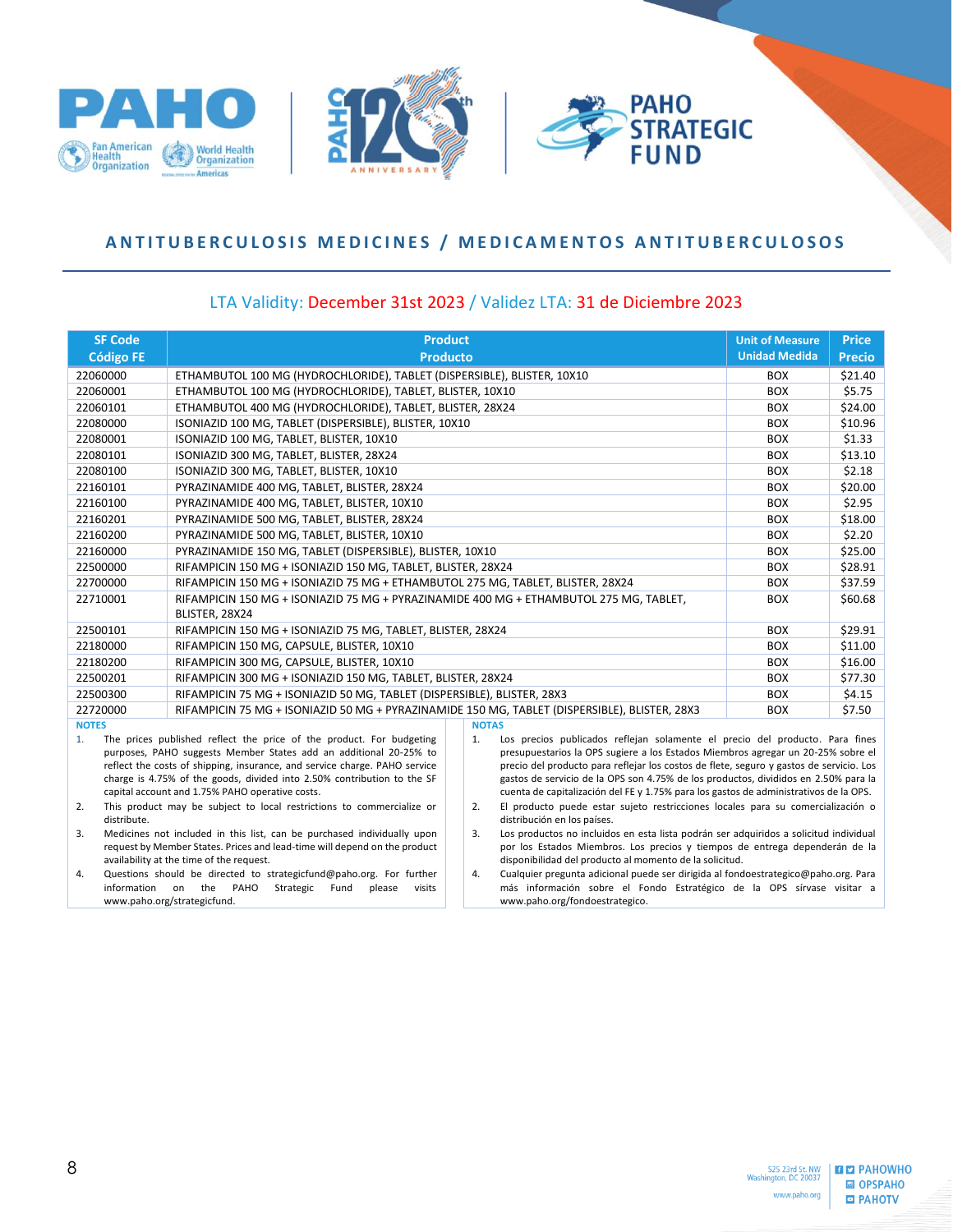

## <span id="page-8-0"></span>CARDIOVASCULAR MEDICINES / MEDICAMENTOS CARDIOVASCULARES

#### LTA Validity: December 31st 2022 / Validez LTA: 31 de Diciembre 2022

|                  |                                                                                                                                                      | <b>Unit of</b>                                                                                                                                                              |                                 |      |               |
|------------------|------------------------------------------------------------------------------------------------------------------------------------------------------|-----------------------------------------------------------------------------------------------------------------------------------------------------------------------------|---------------------------------|------|---------------|
| <b>SF Code</b>   | <b>Product</b>                                                                                                                                       |                                                                                                                                                                             | <b>Measure</b><br><b>Unidad</b> |      | <b>Price</b>  |
| <b>Código FE</b> | <b>Producto</b>                                                                                                                                      |                                                                                                                                                                             | <b>Medida</b>                   |      | <b>Precio</b> |
| 30000101         | AMLODIPINE 5 MG, TABLET, BLISTER, 10X30                                                                                                              |                                                                                                                                                                             | <b>BLISTER</b>                  | \$   | 1.17          |
| 30000100         | AMLODIPINE 5 MG, TABLET, BLISTER, 10X100                                                                                                             |                                                                                                                                                                             | <b>BLISTER</b>                  | \$   | 4.00          |
| 30000000         | AMLODIPINE 10 MG, TABLET, BLISTER, 10X100                                                                                                            |                                                                                                                                                                             | <b>BLISTER</b>                  | \$   | 5.00          |
| 30020000         | CHLORTHALIDONE 12.5 MG, TABLET, BLISTER, 10X3                                                                                                        |                                                                                                                                                                             | <b>BLISTER</b>                  | \$   | 0.90          |
| 30020100         | CHLORTHALIDONE 25 MG, TABLET, BLISTER, 10X3                                                                                                          |                                                                                                                                                                             | <b>BLISTER</b>                  | \$   | 1.10          |
| 30020101         | CHLORTHALIDONE 25 MG, TABLET, 100 TABLETS BOTTLE                                                                                                     |                                                                                                                                                                             | <b>BOTTLE</b>                   | \$   | 3.05          |
| 30020200         | CHLORTHALIDONE 50 MG, TABLET, 100 TABLETS BOTTLE                                                                                                     |                                                                                                                                                                             | <b>BOTTLE</b>                   | \$   | 4.77          |
| 30060001         | HYDROCHLOROTHIAZIDE 25 MG, TABLET, BLISTER, 25X4                                                                                                     |                                                                                                                                                                             | <b>BLISTER</b>                  | \$   | 1.17          |
| 30070000         | LISINOPRIL 20 MG, TABLET, BLISTER, 10X3                                                                                                              |                                                                                                                                                                             | <b>BLISTER</b>                  | \$   | 1.68          |
| 30070001         | LISINOPRIL 20 MG, TABLET, BLISTER, 14X2                                                                                                              | <b>BLISTER</b>                                                                                                                                                              | \$                              | 1.97 |               |
| 30500000         | LISINOPRIL 10 MG + HYDROCHLOROTHIAZIDE 12.5 MG, TABLET, BLISTER, 10X3                                                                                | <b>BLISTER</b>                                                                                                                                                              | \$                              | 2.15 |               |
| 30500100         | LISINOPRIL 20 MG + HYDROCHLOROTHIAZIDE 12.5 MG, TABLET, BLISTER, 10X3                                                                                | <b>BLISTER</b>                                                                                                                                                              | \$                              | 2.45 |               |
| 30500200         | LISINOPRIL 20 MG + HYDROCHLOROTHIAZIDE 25 MG, TABLET, BLISTER, 10X3                                                                                  | <b>BLISTER</b>                                                                                                                                                              | \$                              | 1.75 |               |
| 30080000         | LOSARTAN 50 MG, TABLET, BLISTER, 10X3                                                                                                                |                                                                                                                                                                             | <b>BLISTER</b>                  | \$   | 0.67          |
| 30080001         | LOSARTAN 50 MG, TABLET, BLISTER, 14X40                                                                                                               |                                                                                                                                                                             | <b>BLISTER</b>                  | \$   | 9.76          |
| 30100000         | METOPROLOL 100 MG, TABLET, BLISTER, 10X3                                                                                                             |                                                                                                                                                                             | <b>BLISTER</b>                  | \$   | 0.85          |
| 30130000         | TELMISARTAN 40 MG, TABLET, BLISTER, 10X3                                                                                                             |                                                                                                                                                                             | <b>BLISTER</b>                  | \$   | 0.90          |
| 30130001         | TELMISARTAN 40 MG, TABLET, BLISTER, 10X6                                                                                                             |                                                                                                                                                                             | <b>BLISTER</b>                  | \$   | 1.45          |
| 30510000         | TELMISARTAN 40 MG + AMLODIPINE 5 MG, TABLET, BLISTER, 10X3                                                                                           |                                                                                                                                                                             | <b>BLISTER</b>                  | Ś    | 2.90          |
| 30510100         | TELMISARTAN 80 MG + AMLODIPINE 5 MG, TABLET, BLISTER, 10X3                                                                                           |                                                                                                                                                                             | <b>BLISTER</b>                  | Ś.   | 3.75          |
| <b>NOTES</b>     |                                                                                                                                                      | <b>NOTAS</b>                                                                                                                                                                |                                 |      |               |
| 1.               | The prices published reflect the price of the product. For budgeting                                                                                 | Los precios publicados reflejan solamente el precio del producto. Para fines<br>1.                                                                                          |                                 |      |               |
|                  | purposes, PAHO suggests Member States add an additional 20-25% to<br>reflect the costs of shipping, insurance, and service charge. PAHO service      | presupuestarios la OPS sugiere a los Estados Miembros agregar un 20-25% sobre el<br>precio del producto para reflejar los costos de flete, seguro y gastos de servicio. Los |                                 |      |               |
|                  | charge is 4.75% of the goods, divided into 2.50% contribution to the SF                                                                              | gastos de servicio de la OPS son 4.75% de los productos, divididos en 2.50% para la                                                                                         |                                 |      |               |
|                  | capital account and 1.75% PAHO operative costs.                                                                                                      | cuenta de capitalización del FE y 1.75% para los gastos de administrativos de la OPS.                                                                                       |                                 |      |               |
| 2.               | This product may be subject to local restrictions to commercialize or                                                                                | El producto puede estar sujeto restricciones locales para su comercialización o<br>2.                                                                                       |                                 |      |               |
| distribute.      |                                                                                                                                                      | distribución en los países.                                                                                                                                                 |                                 |      |               |
| 3.               | Medicines not included in this list, can be purchased individually upon<br>request by Member States. Prices and lead-time will depend on the product | Los productos no incluidos en esta lista podrán ser adquiridos a solicitud individual<br>3.<br>por los Estados Miembros. Los precios y tiempos de entrega dependerán de la  |                                 |      |               |

availability at the time of the request. 4. Questions should be directed to strategicfund@paho.org. For further<br>information on the PAHO Strategic Fund please visits information on the PAHO Strategic Fund please www.paho.org/strategicfund.

disponibilidad del producto al momento de la solicitud. 4. Cualquier pregunta adicional puede ser dirigida al fondoestrategico@paho.org. Para más información sobre el Fondo Estratégico de la OPS sírvase visitar a www.paho.org/fondoestrategico.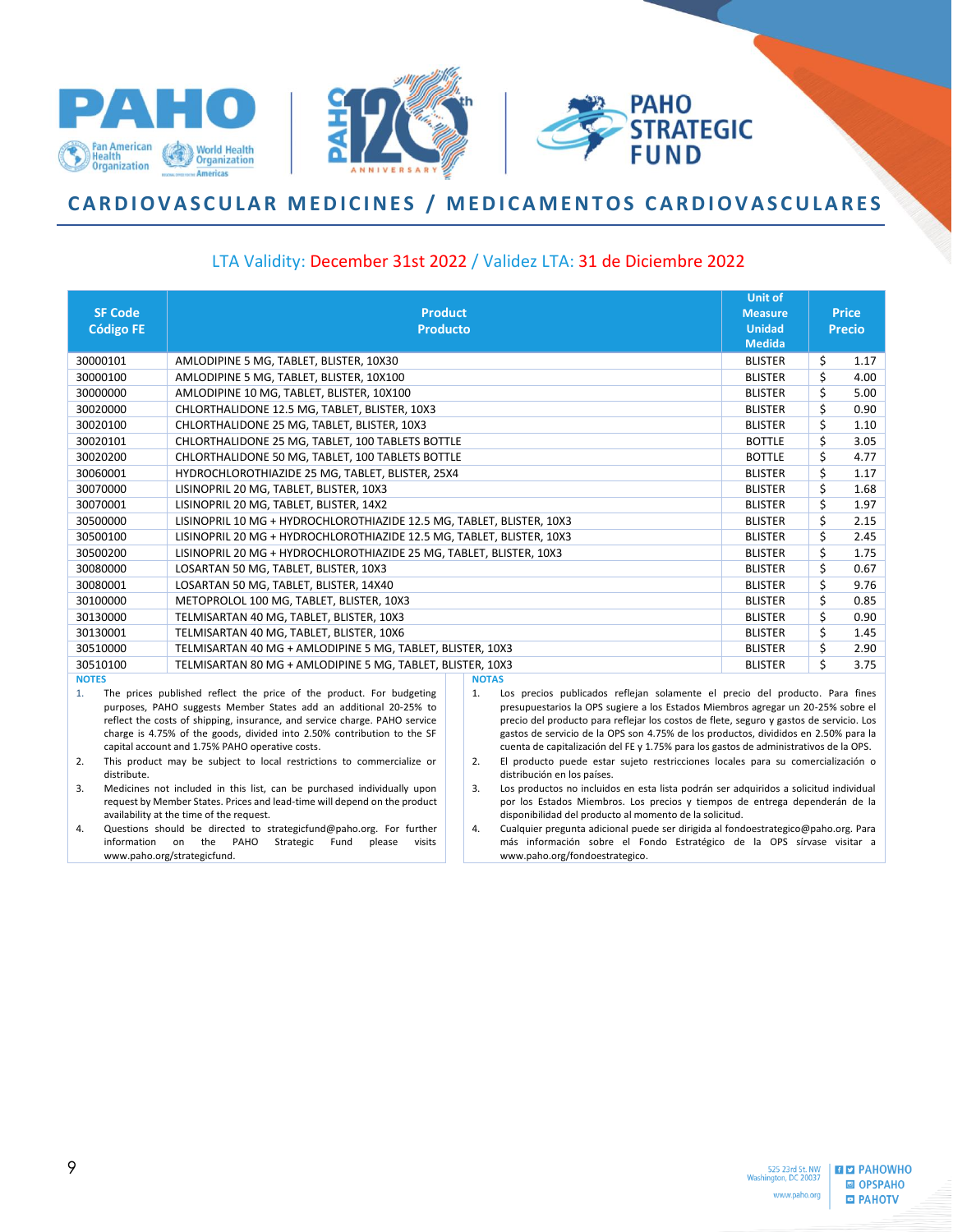





# **H E M A T O L O G I C S / H E M A T O L Ó G I C O S**

### LTA Validity: December 31st 2022 / Validez LTA: 31 de Diciembre 2022

<span id="page-9-0"></span>

|                          | <b>SF Code</b>                                                                                                                                                                                   | <b>Product</b>                                                                                                                                                                                                                                                                                                                                                                                                                 |                                                                                                                                                                                                                                                                                                                                                                                                                                                                                                                                                                                                       | <b>Unit of Measure</b> | <b>Price</b> |
|--------------------------|--------------------------------------------------------------------------------------------------------------------------------------------------------------------------------------------------|--------------------------------------------------------------------------------------------------------------------------------------------------------------------------------------------------------------------------------------------------------------------------------------------------------------------------------------------------------------------------------------------------------------------------------|-------------------------------------------------------------------------------------------------------------------------------------------------------------------------------------------------------------------------------------------------------------------------------------------------------------------------------------------------------------------------------------------------------------------------------------------------------------------------------------------------------------------------------------------------------------------------------------------------------|------------------------|--------------|
|                          | <b>Código FE</b>                                                                                                                                                                                 | <b>Producto</b>                                                                                                                                                                                                                                                                                                                                                                                                                | <b>Unidad Medida</b>                                                                                                                                                                                                                                                                                                                                                                                                                                                                                                                                                                                  | <b>Precio</b>          |              |
| 33010150                 |                                                                                                                                                                                                  | COAGULATION FACTOR VIII PLASMATIC 250 UI, POWDER FOR INJECTION, 2.5 ML VIAL, 1X1                                                                                                                                                                                                                                                                                                                                               |                                                                                                                                                                                                                                                                                                                                                                                                                                                                                                                                                                                                       | <b>VIAL</b>            | \$40.00      |
| 33010050                 |                                                                                                                                                                                                  | COAGULATION FACTOR VIII PLASMATIC 500 UI, POWDER FOR INJECTION, 20 ML VIAL, 1X1                                                                                                                                                                                                                                                                                                                                                |                                                                                                                                                                                                                                                                                                                                                                                                                                                                                                                                                                                                       | <b>VIAL</b>            | \$65.00      |
| 33020150                 |                                                                                                                                                                                                  | COAGULATION FACTOR VIII RECOMBINANT 500 UI, POWDER FOR INJECTION, 10 ML VIAL, 1X1                                                                                                                                                                                                                                                                                                                                              |                                                                                                                                                                                                                                                                                                                                                                                                                                                                                                                                                                                                       | <b>VIAL</b>            | \$83.00      |
| 33000050                 |                                                                                                                                                                                                  | COAGULATION FACTOR IX 600 UI, POWDER FOR INJECTION, 5 ML VIAL, 1X1 <sup>*</sup>                                                                                                                                                                                                                                                                                                                                                |                                                                                                                                                                                                                                                                                                                                                                                                                                                                                                                                                                                                       | <b>VIAL</b>            | \$150.00     |
| <b>NOTES</b><br>1.<br>2. | distribute.                                                                                                                                                                                      | The prices published reflect the price of the product. For budgeting<br>purposes, PAHO suggests Member States add an additional 20-25% to<br>reflect the costs of shipping, insurance, and service charge. PAHO service<br>charge is 4.75% of the goods, divided into 2.50% contribution to the SF<br>capital account and 1.75% PAHO operative costs.<br>This product may be subject to local restrictions to commercialize or | <b>NOTAS</b><br>Los precios publicados reflejan solamente el precio del producto. Para fines<br>$\mathbf{1}$ .<br>presupuestarios la OPS sugiere a los Estados Miembros agregar un 20-25% sobre el<br>precio del producto para reflejar los costos de flete, seguro y gastos de servicio. Los<br>gastos de servicio de la OPS son 4.75% de los productos, divididos en 2.50% para la<br>cuenta de capitalización del FE y 1.75% para los gastos de administrativos de la OPS.<br>El producto puede estar sujeto restricciones locales para su comercialización o<br>2.<br>distribución en los países. |                        |              |
| 3.                       | Medicines not included in this list, can be purchased individually upon<br>request by Member States. Prices and lead-time will depend on the product<br>availability at the time of the request. |                                                                                                                                                                                                                                                                                                                                                                                                                                | Los productos no incluidos en esta lista podrán ser adquiridos a solicitud individual<br>3.<br>por los Estados Miembros. Los precios y tiempos de entrega dependerán de la<br>disponibilidad del producto al momento de la solicitud.                                                                                                                                                                                                                                                                                                                                                                 |                        |              |
| 4.                       | information                                                                                                                                                                                      | Questions should be directed to strategicfund@paho.org. For further<br>the PAHO<br>Strategic<br>Fund<br>visits<br>on<br>please<br>www.paho.org/strategicfund.                                                                                                                                                                                                                                                                  | Cualquier pregunta adicional puede ser dirigida al fondoestrategico@paho.org. Para<br>4.<br>más información sobre el Fondo Estratégico de la OPS sírvase visitar a<br>www.paho.org/fondoestrategico.                                                                                                                                                                                                                                                                                                                                                                                                  |                        |              |

\*Validity= June 30th 2022 Validez = 30 Junio 2022

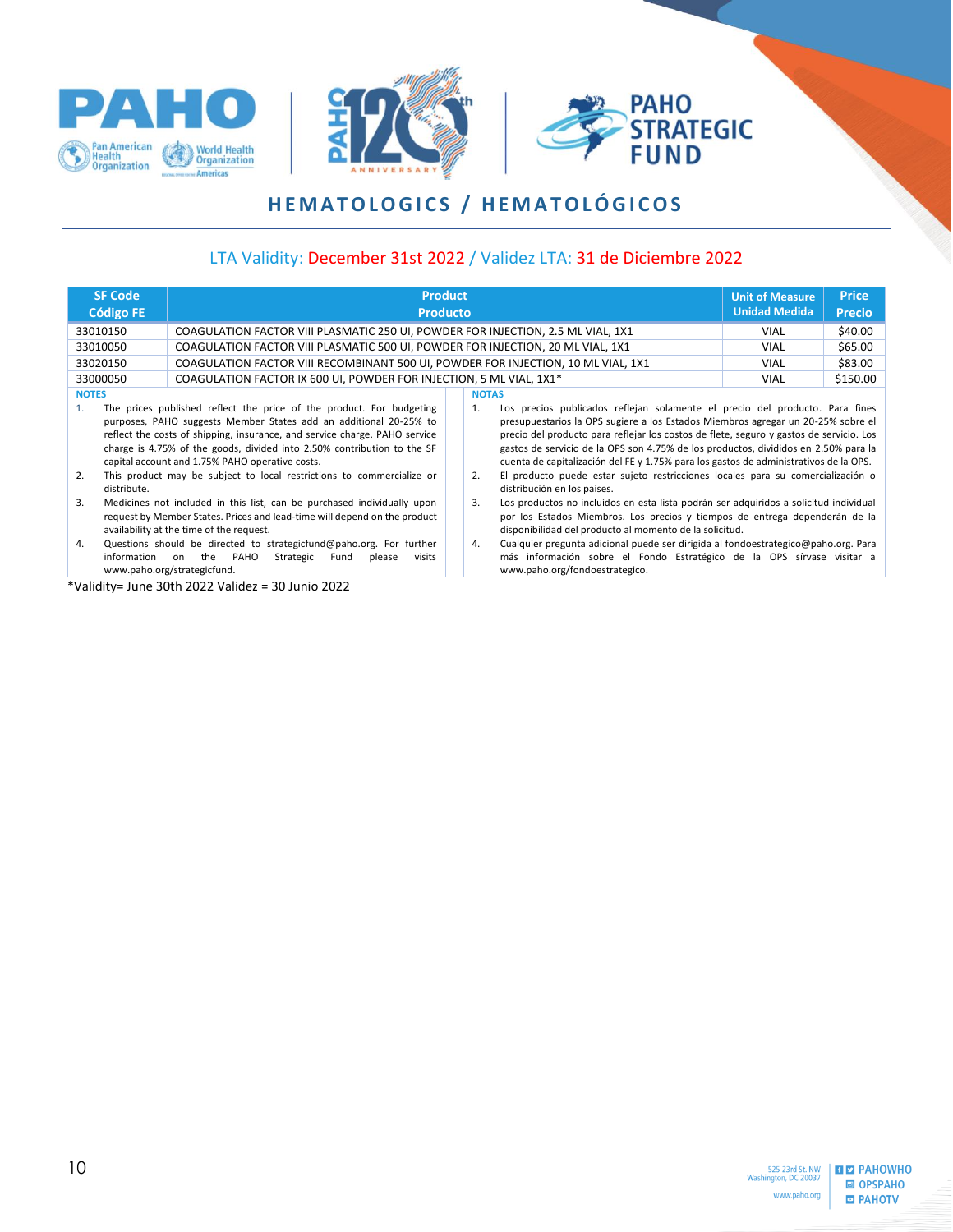



# **I M M U N O M O D U L A T O R S / I N M U N O M O D U L A D O R E S**

#### LTA Validity: December 31st 2022 / Validez LTA: 31 de Diciembre 2022

| <b>SF Code</b><br><b>Código FE</b>                                                                                                                                                                                                                                            | <b>Product</b><br><b>Producto</b>                                     |  |                                                                                                                                                                                                                                                                                                                                                             | <b>Unit of</b><br><b>Measure</b><br><b>Unidad</b><br><b>Medida</b> |    | <b>Price</b><br><b>Precio</b> |
|-------------------------------------------------------------------------------------------------------------------------------------------------------------------------------------------------------------------------------------------------------------------------------|-----------------------------------------------------------------------|--|-------------------------------------------------------------------------------------------------------------------------------------------------------------------------------------------------------------------------------------------------------------------------------------------------------------------------------------------------------------|--------------------------------------------------------------------|----|-------------------------------|
| 32010000                                                                                                                                                                                                                                                                      | CYCLOSPORINE 25 MG, CAPSULE, BLISTER, 10X3                            |  |                                                                                                                                                                                                                                                                                                                                                             | <b>BLISTER</b>                                                     | S  | 10.95                         |
| 32010100                                                                                                                                                                                                                                                                      | CYCLOSPORINE 50 MG, CAPSULE, BLISTER, 10X3                            |  |                                                                                                                                                                                                                                                                                                                                                             | <b>BLISTER</b>                                                     | Ś. | 21.90                         |
| 32020000                                                                                                                                                                                                                                                                      | MYCOPHENOLATE MOFETIL 250 MG, CAPSULE, BLISTER, 10X10                 |  |                                                                                                                                                                                                                                                                                                                                                             | <b>BLISTER</b>                                                     | Ś. | 15.00                         |
| 32020100                                                                                                                                                                                                                                                                      | MYCOPHENOLATE MOFETIL 500 MG, TABLET, BLISTER, 10X5                   |  |                                                                                                                                                                                                                                                                                                                                                             |                                                                    |    | 15.00                         |
| 32030000                                                                                                                                                                                                                                                                      | TACROLIMUS 0.5 MG, CAPSULE, 100 CAPSULES BOTTLE                       |  |                                                                                                                                                                                                                                                                                                                                                             |                                                                    |    | 9.75                          |
| 32030100                                                                                                                                                                                                                                                                      | TACROLIMUS 1 MG, CAPSULE, 100 CAPSULES BOTTLE                         |  |                                                                                                                                                                                                                                                                                                                                                             |                                                                    |    | 16.75                         |
| 32030200                                                                                                                                                                                                                                                                      | TACROLIMUS 5 MG, CAPSULE, 100 CAPSULES BOTTLE                         |  |                                                                                                                                                                                                                                                                                                                                                             | <b>BOTTLE</b>                                                      |    | 75.00                         |
| <b>NOTES</b><br>1.                                                                                                                                                                                                                                                            | The prices published reflect the price of the product. For budgeting  |  | <b>NOTAS</b><br>Los precios publicados reflejan solamente el precio del producto. Para fines<br>1.                                                                                                                                                                                                                                                          |                                                                    |    |                               |
| purposes, PAHO suggests Member States add an additional 20-25% to<br>reflect the costs of shipping, insurance, and service charge. PAHO service<br>charge is 4.75% of the goods, divided into 2.50% contribution to the SF<br>capital account and 1.75% PAHO operative costs. |                                                                       |  | presupuestarios la OPS sugiere a los Estados Miembros agregar un 20-25% sobre el<br>precio del producto para reflejar los costos de flete, seguro y gastos de servicio. Los<br>gastos de servicio de la OPS son 4.75% de los productos, divididos en 2.50% para la<br>cuenta de capitalización del FE y 1.75% para los gastos de administrativos de la OPS. |                                                                    |    |                               |
| 2.<br>distribute.                                                                                                                                                                                                                                                             | This product may be subject to local restrictions to commercialize or |  | El producto puede estar sujeto restricciones locales para su comercialización o<br>2.<br>distribución en los países.                                                                                                                                                                                                                                        |                                                                    |    |                               |

3. Medicines not included in this list, can be purchased individually upon request by Member States. Prices and lead-time will depend on the product availability at the time of the request.

American

<span id="page-10-0"></span>**Health**<br>Organization

**World Health**<br>**Organization** 

- 4. Questions should be directed to strategicfund@paho.org. For further information on the PAHO Strategic Fund please visits www.paho.org/strategicfund.
- 3. Los productos no incluidos en esta lista podrán ser adquiridos a solicitud individual por los Estados Miembros. Los precios y tiempos de entrega dependerán de la disponibilidad del producto al momento de la solicitud.
- 4. Cualquier pregunta adicional puede ser dirigida al fondoestrategico@paho.org. Para más información sobre el Fondo Estratégico de la OPS sírvase visitar a www.paho.org/fondoestrategico.